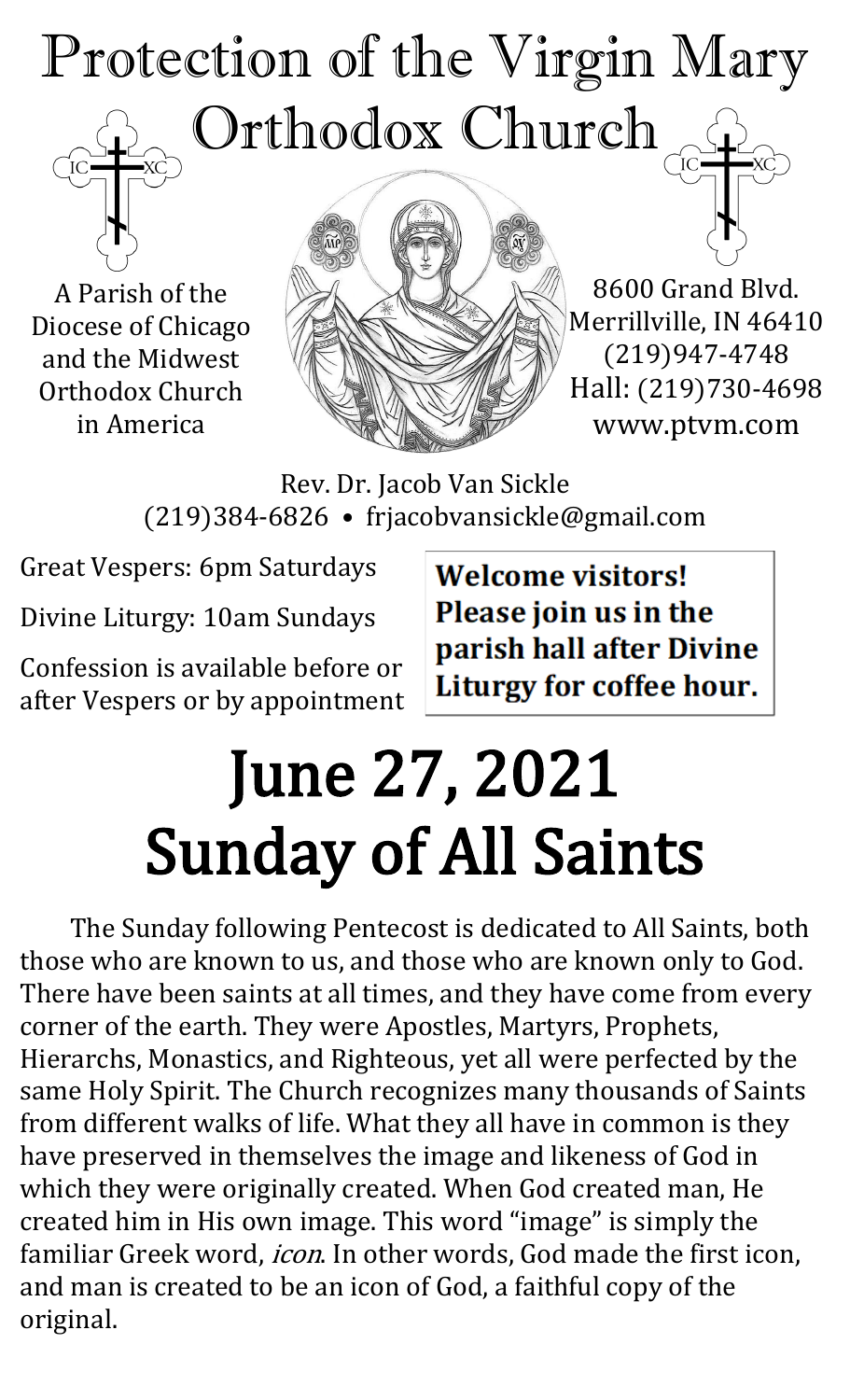The people of God see God's image in His saints. For this reason, our church buildings contain many icons of saints to remind us that we are meant to see the image of God in ourselves and in each other. The living people of God gather together in temples in the presence of the *icons* of men and women who have shown in an especially notable way what it means to live life fully in Christ.



For the first thousand years of the history of the Church saints were recognized without any formal rite of canonization. Local congregations of the faithful simply began to remember certain well-known Christians in their liturgical gatherings, to ask them for help in prayer, to visit their relics, which frequently remained vehicles of the Holy Spirit, curing the sick in soul and body, as they had during earthly life.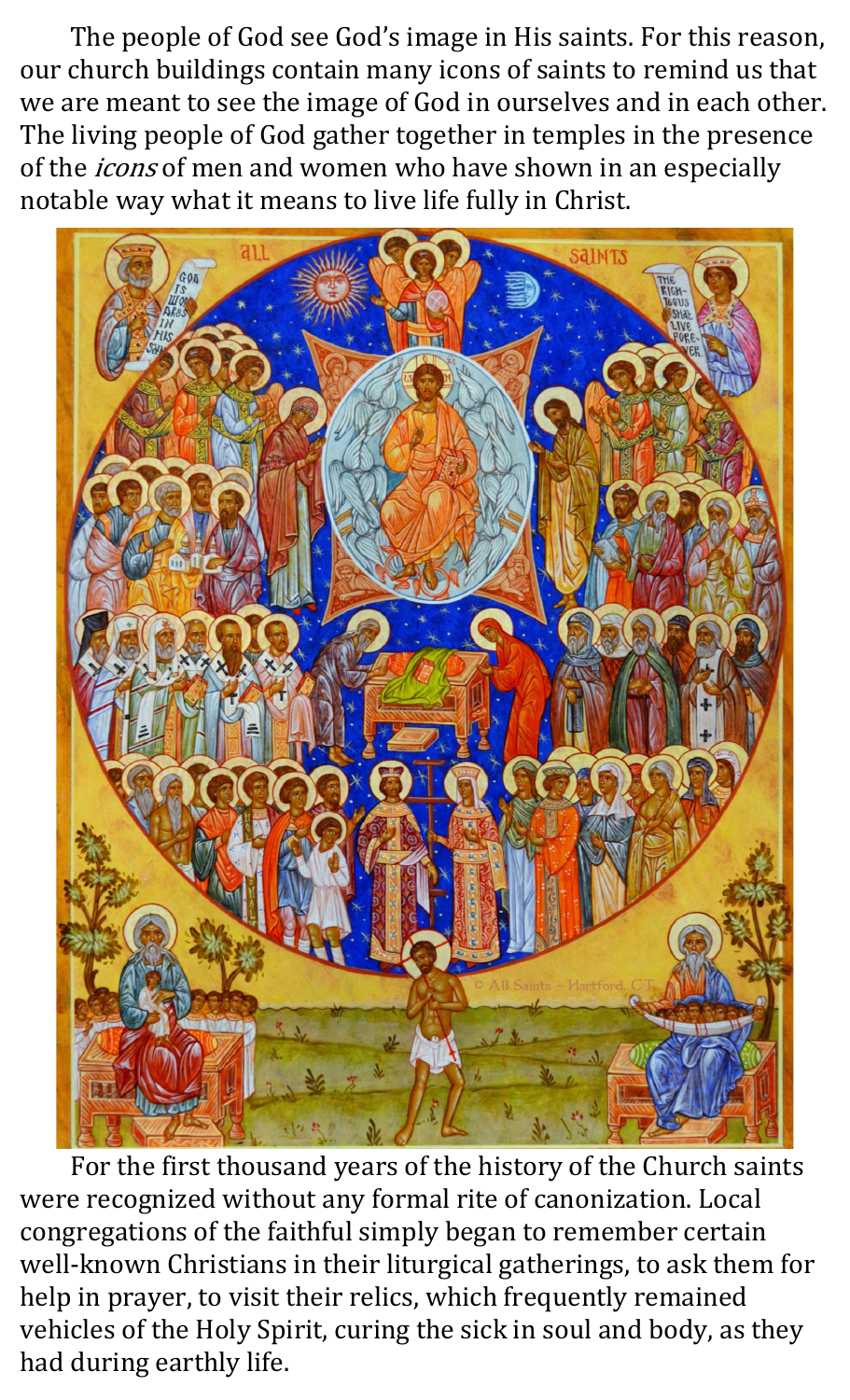In the 10th century, in the west, the then-Orthodox Church of Rome began to insist that saints be formally and officially "registered" as such with the Roman authorities. The first recorded canonization of this type was that of Ulrich of Augsburg, canonized in 993 by John XV. For the next 600 years—during which time the Roman Catholic Church split off from the Orthodox community—the west developed a very legalistic and precise method of determining who were saints.

The Holy Orthodox Church never developed any comparable methods for canonizing her saints. The situation remained very much determined by local practices and local traditions. Holy men and women continued to be recognized during their own lifetime and venerated (honored) after their death; Christian people continued to ask for their prayers and to visit their shrines.

The word *saint* means *holy*, thus "Saint John" means, in fact, "Holy John." This is not to say that he was always perfect; that he was a genius; that he was a great man according to the world; that his views on politics, social life, or economics were desirable or correct. It means only that, within the context of his age, he manifested *the image of God in himself* in some way—that he was an *icon*, an original creation, a new creature in Christ.

Canonization does not make anybody a saint. Canonization recognizes that someone already was, in his own lifetime, a saint. In praying to a saint, we simply ask the holy person to pray for us. We can, of course, ask for the prayers of those who are not officially saints. In fact, we often ask our friends and families to pray for us. We may ask a person who has died—a mother or father or grandparent—to pray for us. But we are especially interested in seeking out the prayers of those whose lives have been wholly devoted to prayer, who are in fact, "experts" in prayer. The Orthodox Christian also venerates icons—he bows and kisses the icon and in doing that he bows before and kisses the image of God which he sees in the saint. He bows and kisses to show his love for that image, and to express his hope that the image of God will also become manifest in himself. In a similar way the priest censes the icons and bow to them—again, seeing the image of God, censing it, bowing to it; and then the priest turns and censes the people gathered in the Church and bows to them, just as he did to the icons. He also sees the image of God in the people of God who are the Church of Christ on earth. In turn, the people bow to the priest, seeing also in him that same image, that same call to be an icon.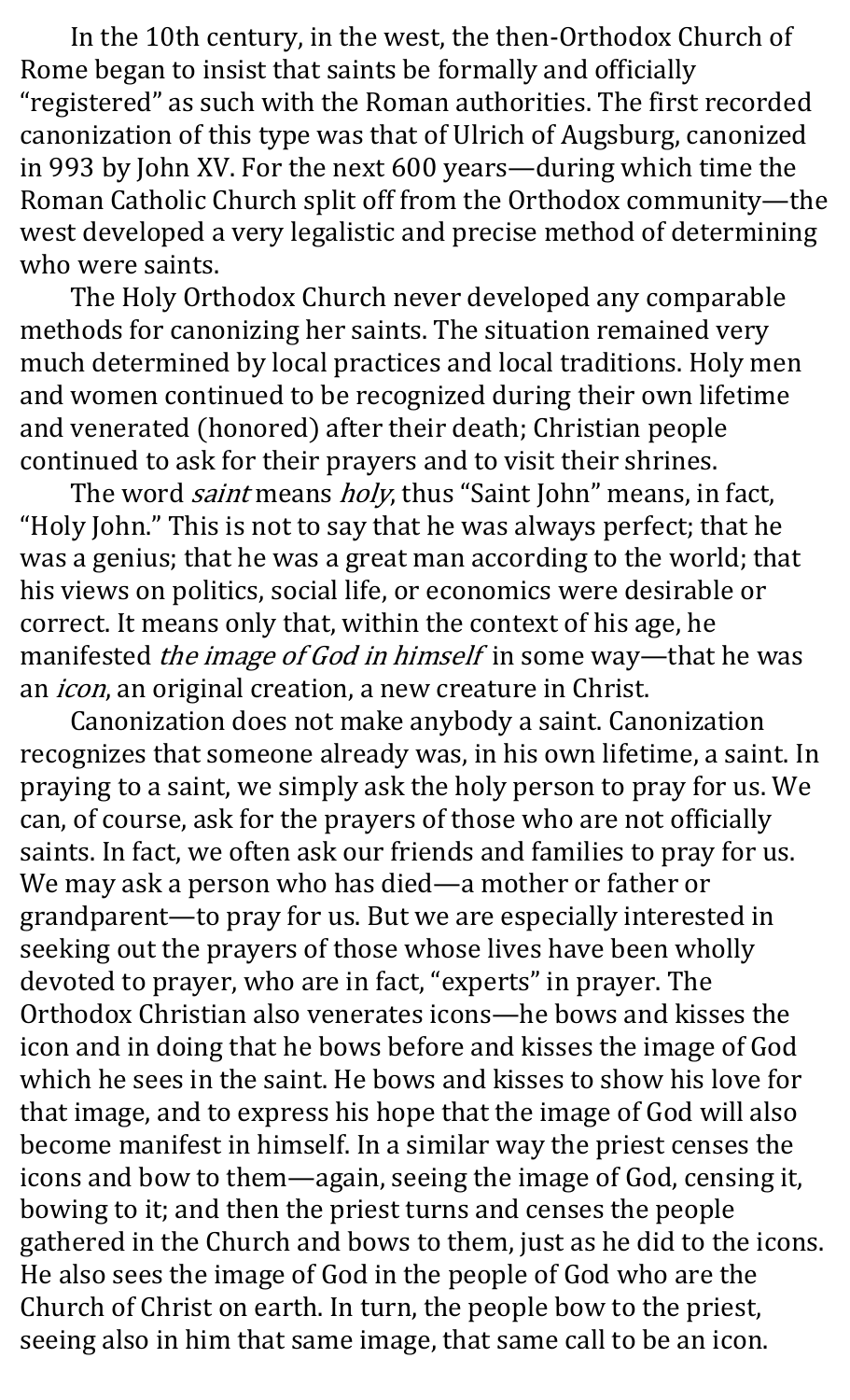### HYMNS OF THE DAY

#### Tone 8 – Resurrectional Troparion

You descended from on high, O Merciful One! You accepted the three day burial to free us from our sufferings!// O Lord, our Life and Resurrection, glory to You!

#### Tone 4 – Troparion of All Saints

As with fine porphyry and royal purple, Your Church has been adorned with Your martyrs' blood shed throughout all the world. She cries to You, O Christ God: "Send down Your bounties on Your people,// grant peace to Your habitation and great mercy to our souls!"

#### Tone 8 – Kontakion of All Saints

The universe offers You the God-bearing Martyrs as the first fruits of creation, O Lord and Creator. By their prayers keep Your Church, Your habitation, in abiding peace// through the Theotokos, O most Merciful One!

### SCRIPTURE READINGS

#### Tone 8 – Sunday Prokeimenon (Psalm 75)

Pray and make your vows / before the Lord, our God!

#### Tone 4 – Prokeimenon for All Saints (Psalm 67)

God is wonderful in His saints, / the God of Israel.

#### Epistle: Hebrews 11.33 – 12.2

Brethren: Through faith, the Saints subdued kingdoms, worked righteousness, obtained promises, stopped the mouths of lions, quenched the violence of fire, escaped the edge of the sword, out of weakness were made strong, became valiant in battle, turned to flight the armies of the aliens. Women received their dead raised to life again. Others were tortured, not receiving deliverance, that they might obtain a better resurrection. Still others were tried by mocking and scourging, yes, and by chains and imprisonment.

They were stoned; they were sawn in two, were tempted, were slain with the sword. They went about in sheepskins and goatskins, destitute, afflicted, tormented – of whom the world was not worthy. They wandered in deserts and mountains, in dens and caves of the earth. And all these, having obtained a good testimony through faith,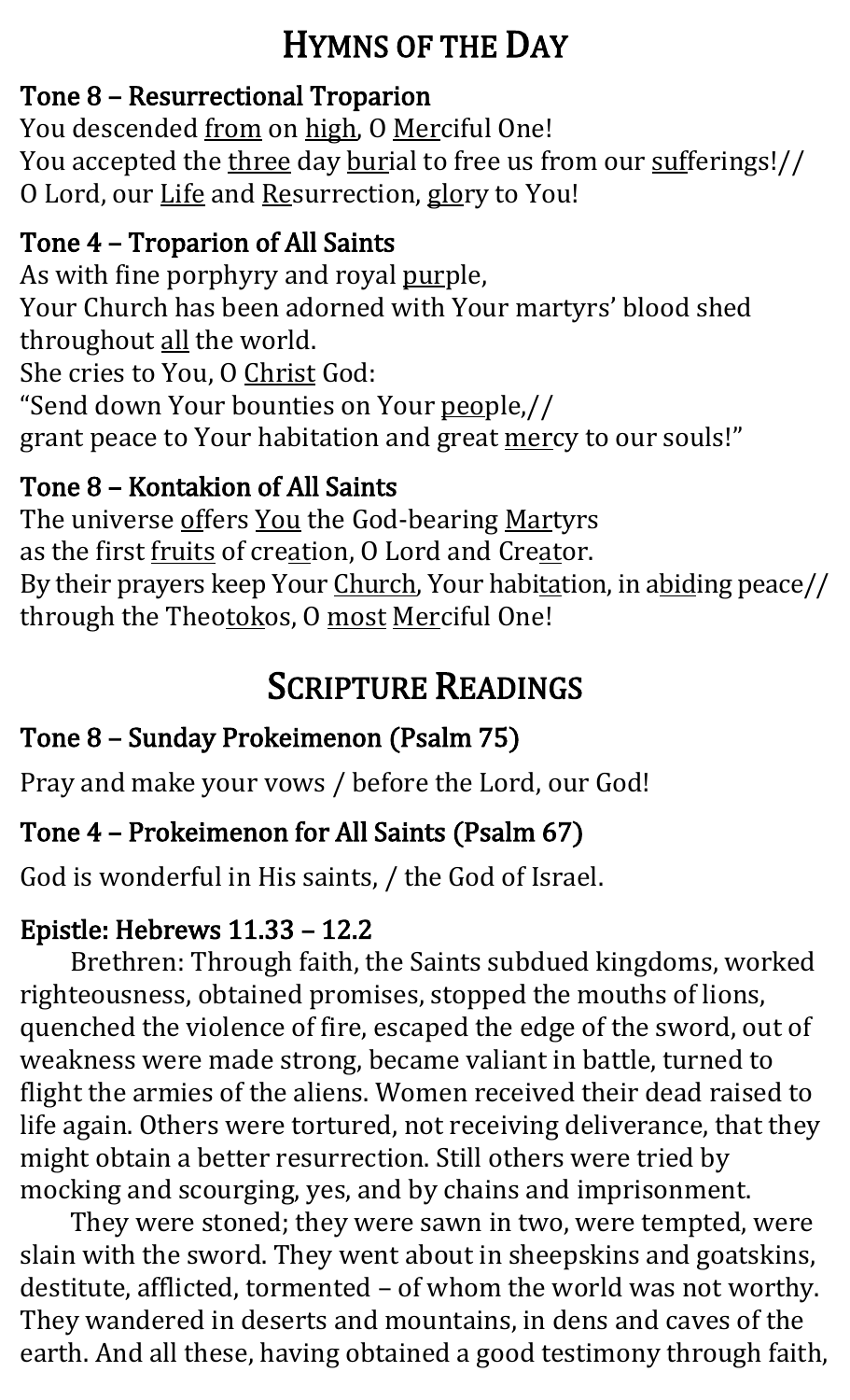did not receive the promise, because God had provided something better for us, that they should not be made perfect apart from us.

Therefore, since we are surrounded by so great a cloud of witnesses, let us also lay aside every weight, and the sin which so easily ensnares us, and let us run with endurance the race that is set before us, looking unto Jesus, the author and finisher of our faith, who for the joy that was set before Him endured the cross, despising the shame, and has sat down at the right hand of the throne of God.

#### Gospel: Matthew 10.32-33, 37-38; 19.27-30

The Lord said to His disciples, "Whoever confesses Me before men, him I will also confess before My Father who is in heaven. But whoever denies Me before men, him I will also deny before My Father who is in heaven. He who loves father or mother more than Me is not worthy of Me. And he who loves son or daughter more than Me is not worthy of Me. And he who does not take his cross and follow after Me is not worthy of Me."

Then Peter answered and said to Him, "See, we have left all and followed You. Therefore, what shall we have?"

So Jesus said to them, "Assuredly I say to you, that in the regeneration, when the Son of Man sits on the throne of His glory, you who have followed Me will also sit on twelve thrones, judging the twelve tribes of Israel. And everyone who has left houses or brothers or sisters or father or mother or wife or children or lands, for My name's sake, shall receive a hundredfold, and inherit eternal life. But many who are first will be last, and the last first."

#### WE REMEMBER IN PRAYER

N.Dep. George Samardzija Warren Rubel Helen Korotky Mary Weidemann Giancarlo Alexander Ev.Mem. Anton Pulyalovich ('13) Christ Georgieff ('25)

| Health & Salv.  | Andrew |
|-----------------|--------|
| Archpr. Peter   | Gideon |
| Mat. Margaret   | Kevin  |
| Mat. Anne       | Jon    |
| Pr. Christopher | Tanya  |
| Mat. Jennifer   | Jovan  |

Phillip Korcha ('27) Todor Milenkoff ('49) Anastasia Petronko ('71) Boris Rastchupkin ('78) John Belishofka ('84) Maria Koedyker (2008) Emmanuel Karageorges (2008)

> Julia Tom Tina Jennifer Gail **Stacy**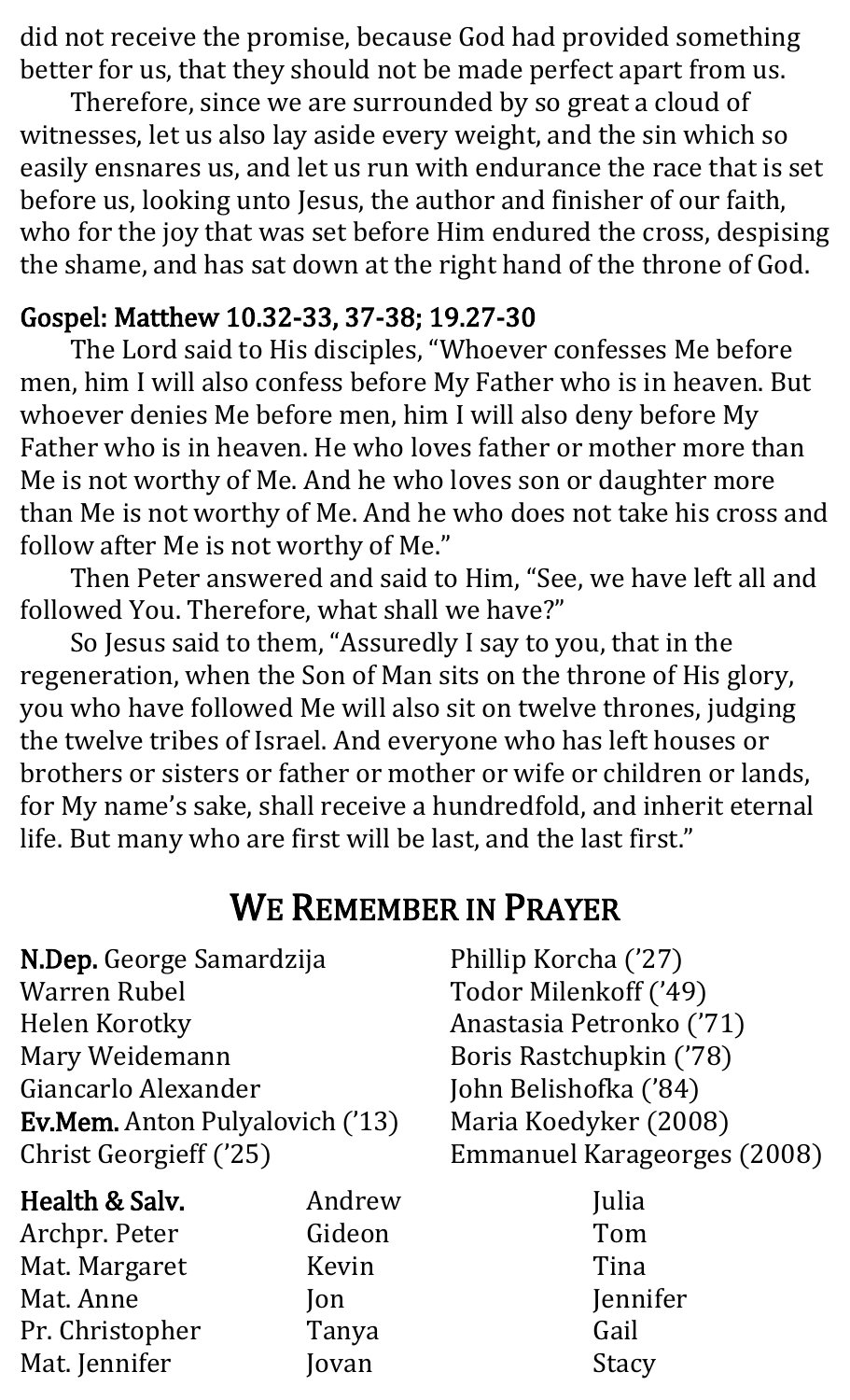| Jeramie        | Joseph        | Dale       |
|----------------|---------------|------------|
| Olivia         | Linda         | Pauline    |
| Parker         | Claudia       |            |
|                |               | Mary       |
| Christine      | Elizabeth     | Timothy    |
| Larry          | Snezana       | Lisa       |
| Rollie         | <b>Nathan</b> | Lois       |
| Joseph         | Kara          | Michael    |
| <b>Nadia</b>   | Ryan          | Janice     |
| <b>Brendan</b> | Thomas        | Ken        |
| David          | Carol         | Debbie     |
| Sharon         | Christine     | Jacqueline |
| Michael        | Jon           | Dara       |
| Janie          | Zoey          | Cindy      |
| Tanya          | Dominic       | Daniel     |
| Christopher    | Declan        | Laura      |
| Nina           | Hudson        | Dorothy    |
| Renee          | Ayden         | Vasiliy    |
| Carissa        | Hyland        | William    |
| Cynthia        | ason          | Wanda      |
| John           | Ted           | Cindy      |
| Olga           | James         | Mary       |
| Mark           | Pamela        | Linda      |
| Jerry          | Erin          | Ivanka     |
| Michael        | Alexander     | Susan      |
| Anthony        | Ronald        | Denise     |
| Daryl          | Theodore      | Valerie    |
| Diane          | Robert        | Jeffrey    |
| Carla          | Craig         | Aaron      |
| Susan          | Chuck         | William    |
| Timothy        | Scott         | Jamie      |
| William        | Mark          | Karen      |
| Paul           | Christine     | Dale       |

\*If you know someone who needs prayer, please give their name to Fr Jacob

### ANNOUNCEMENTS

For Bible Study this week, read 3 Kingdoms (a.k.a. 1 Kings) 1-4.

We are still looking for help rebooting coffee hour since the COVID restrictions have been lifted. There is a sign-up sheet in the narthex where you can let us know if you are willing to sponsor coffee hour on an upcoming Sunday. More than one person/family can share the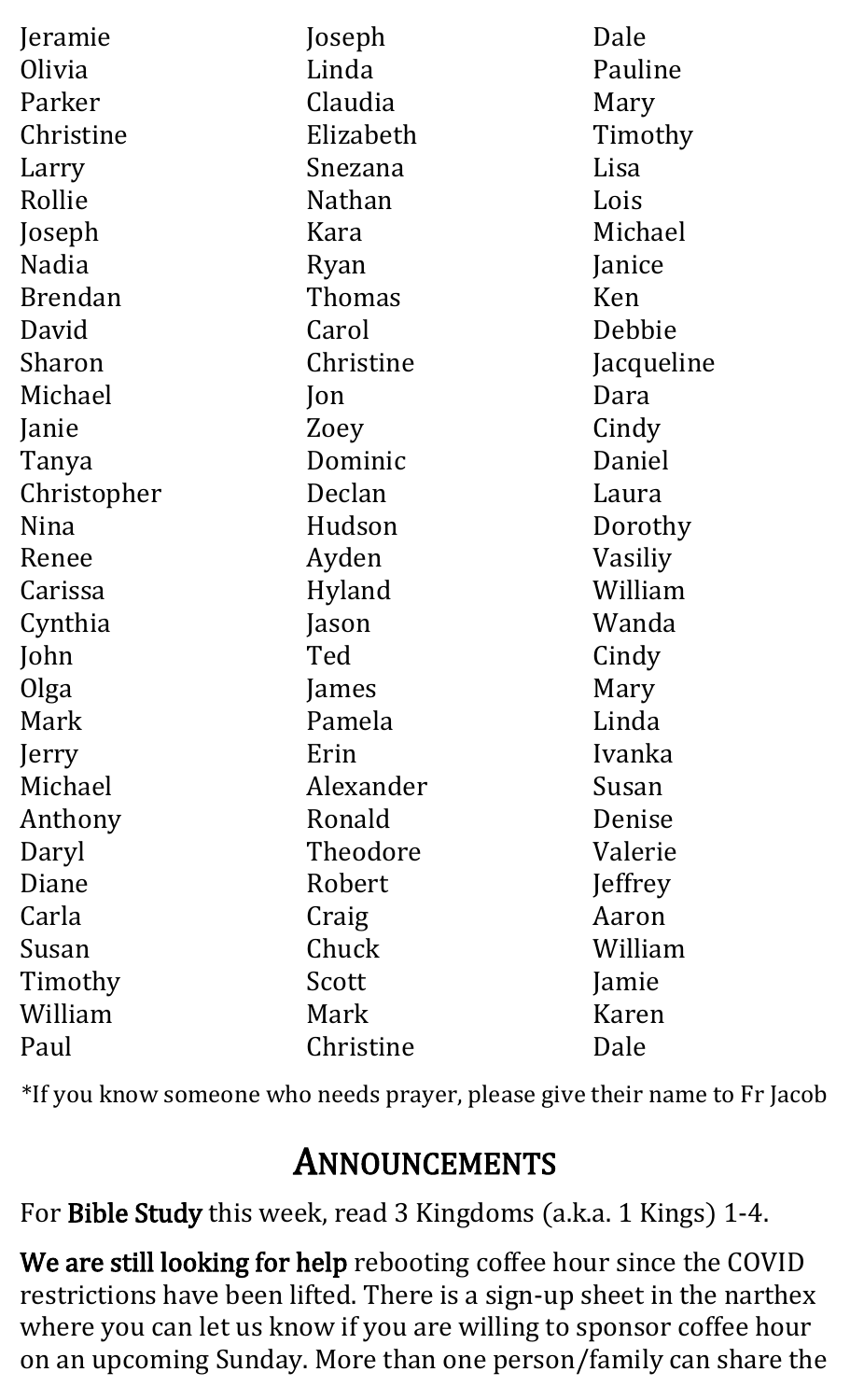load. We have volunteers already to make the coffee and set up tables. Sponsors will bring and set out food (as simple as you like), and make sure to stay until the end for clean-up/tear-down (there are always helpers!). For now, on any unclaimed Sundays, the O-Club has graciously offered to bring donuts.

Thank you! To all sponsors, donors, golfers, and workers for making this year's golf outing a success once again! And a BIG thank you to the kitchen staff for an outstanding meal! God bless all of you for your hard work! We were able to raise \$9,600 toward the Church's building fund, which will be used for a new roof in the coming year.

#### Mark your calendars:

- June 29:Divine Liturgy at Sts Peter and Paul Orthodox Church in Burr Ridge, IL for their parish feast @ 9:30am
- June 30: Bible Study @ 7pm
- July 1: Faith Enrichment @ 10am
- July 6: Sunday School excursion to Six Flags, leaving @ 8:15am

Last week's gifts to the Lord: \$1,616

# Being of One Mind

A reflection by His Eminence, our Archbishop Paul

Christ wishes the disciples to be kept in a state of unity by maintaining a like-mindedness and an identity of will, being mingled together, as it were, in soul and spirit and in the law of peace and love for one another. He wishes them to be bound together rightly with an unbreakable bond of love, that they may advance to such a degree of unity that their freely chosen association might even become an image of the natural unity that is conceived to exist between the Father and the Son. That is to say… to enjoy a unity that is inseparable and indestructible, which may not be enticed away into a dissimilarity of wills by anything that exists in the world or any pursuit of pleasure, but rather preserves the power of love in the unity of devotion and holiness. (St. Cyril of Alexandria on John 17:11)

These words from St. Cyril convey an icon of what our life in Church is to be. They also convey an image of what family life is to